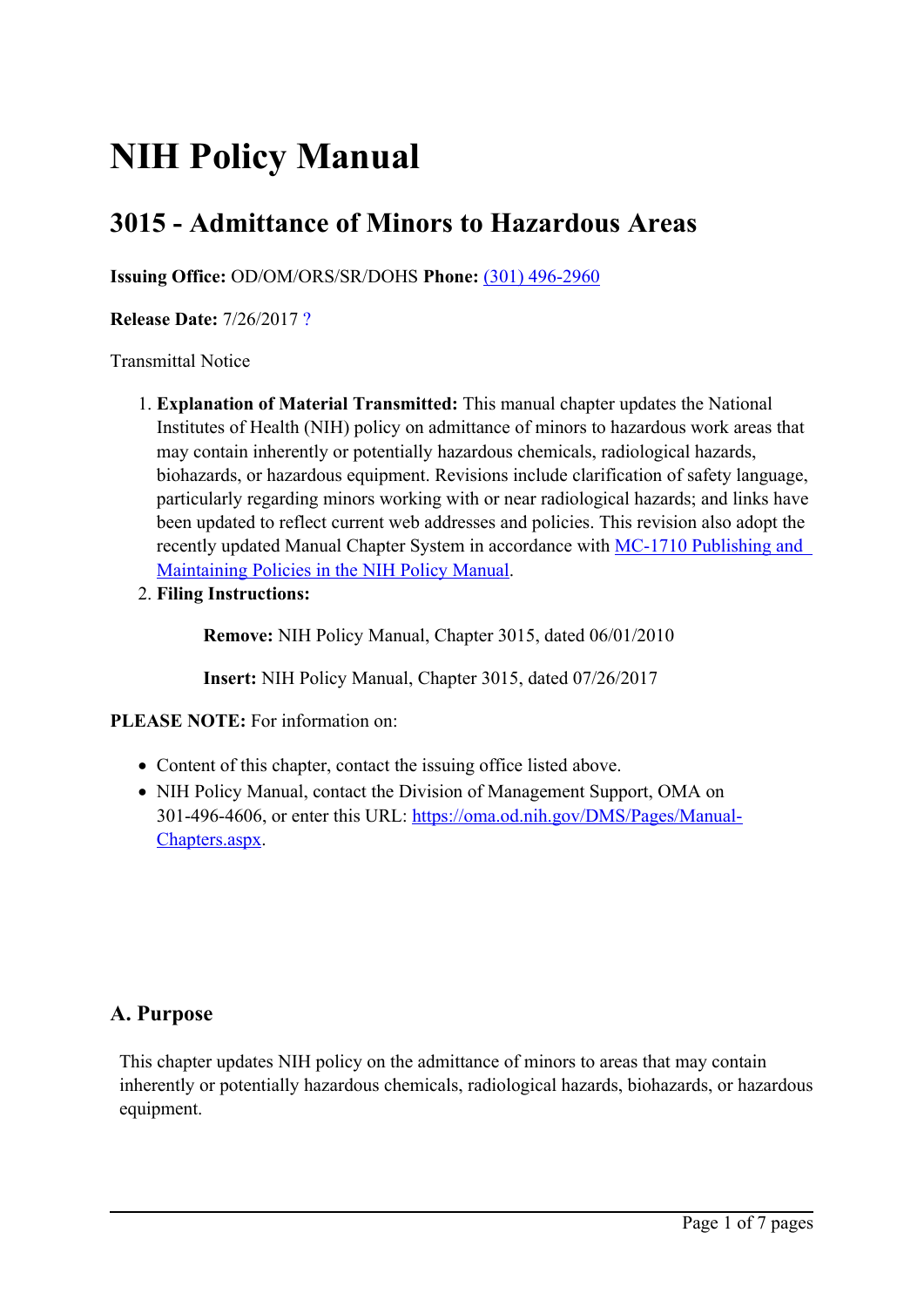# **B. Background and Scope**

Research laboratories and the facilities that suppor<sup>t</sup> them contain numerous hazards. Of particular note at NIH are biological hazards from pathogens, animal allergens, hazardous chemicals, and mechanical hazards associated with laboratory equipment and facility suppor<sup>t</sup> equipment (e.g., HVAC equipment, etc.). Specialized training and experience is necessary to safely work in these areas and avoid potential injury or illness. As such, minors should only be permitted in laboratories and laboratory suppor<sup>t</sup> areas under limited and closely monitored circumstances.

# **C. Policy**

It is the policy of the NIH to allow minors, whether they are NIH employees or visitors, to access non-hazardous areas of the NIH without special approvals. However, **the following policies apply to minors when accessing areas deemed as hazardous at the NIH and require special written approval.**

General procedures for obtaining written approval for minors entering areas that have been deemed as hazardous can be found in **Section E** of this document.

- 1. **Minors who are Patients / Healthy Research Volunteers** are not exemp<sup>t</sup> from this policy but may have additional restrictions as defined in the Clinical Center (CC) *Medical Administrative Policy M92-10, Children in the Clinical Center* available at <http://cc-internal.cc.nih.gov/policies/PDF/M92-10.pdf>
- 2. **Minors who are Employees** Minors who are working as student volunteers, special volunteers, or as summer students are considered "employees" for the purpose of this policy.
	- a. All minors who are employees working at the NIH must be at least 16 years of age and be appointed as prescribed in NIH Manual 2300-308-1, "*Guest Researcher/Special Volunteer Programs*".
	- b. Minors that are employees may not work with human and/or nonhuman primate blood, body fluids and tissues.
	- c. Requirements for Minors Intending to Use Radiation Prior to working with radiation (i.e., radioactive materials, radiation producing devices, or sealed source irradiators), <sup>a</sup> minor must submit an NIH application for use of [Radiation](http://drs.ors.od.nih.gov/training/Pages/minor.aspx) by <sup>a</sup> [Minor](http://drs.ors.od.nih.gov/training/Pages/minor.aspx)to the NIH Radiation Safety Officer (RSO), Division of Radiation Safety (DRS), Office of Scientific Resources (SR), Office of Research Services (ORS), for approval. The DRS will verify the following criteria are met:
		- 1. Minors under age 16 are prohibited from working with radiation;
		- 2. Minors 16 or 17 years of age are prohibited from handling source vials and need special permission from the RSO to use other radioactive materials, including performing monthly surveys;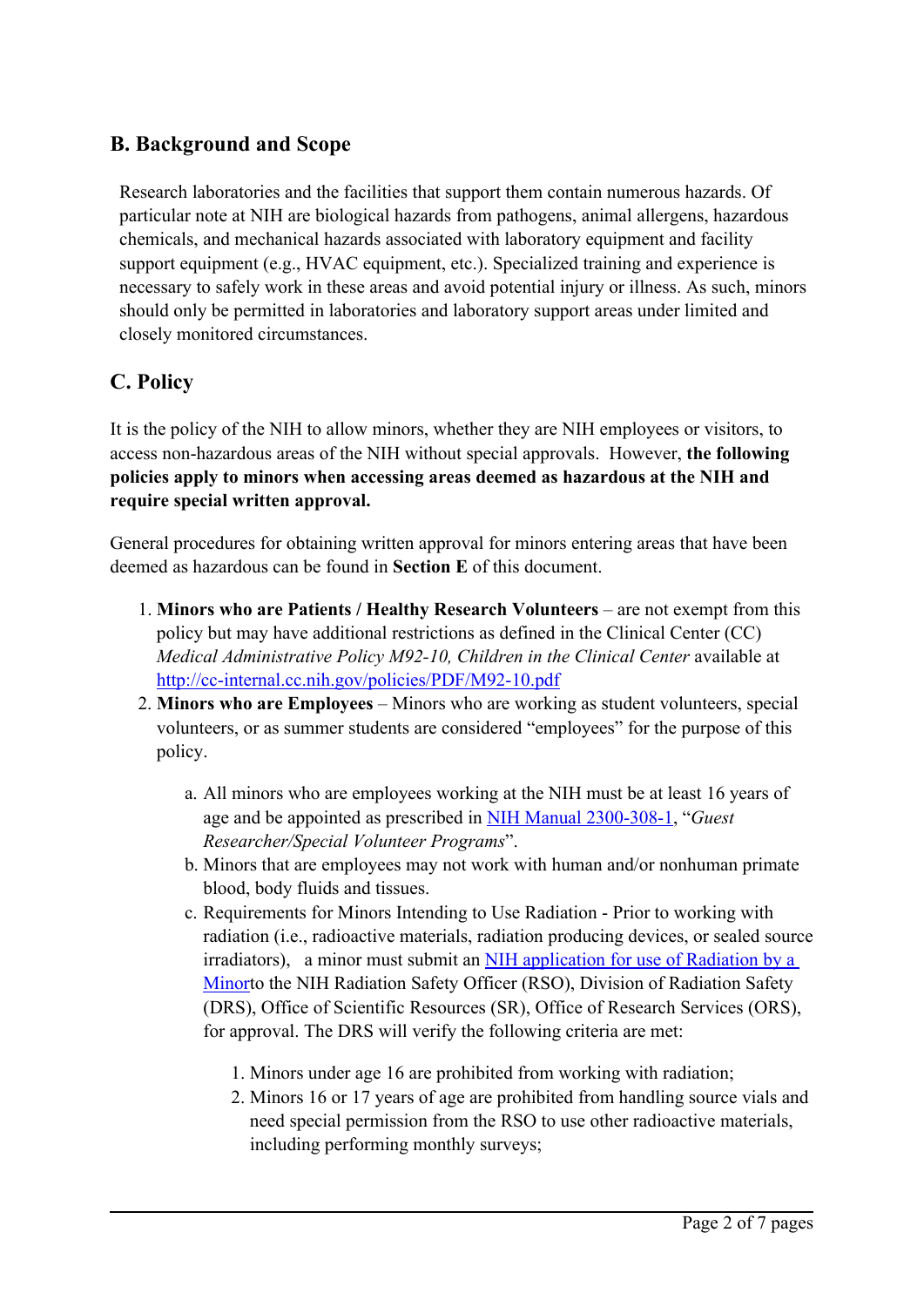- 3. Before working with radioactive materials, minors must have successfully completed the NIH "[Laboratory](https://www.safetytraining.nih.gov/#1) Safety", "[Radiation](https://drsportal.ors.od.nih.gov/pls/onlinecourse/training/start_registration.html) Safety in the [Laboratory](https://drsportal.ors.od.nih.gov/pls/onlinecourse/training/start_registration.html)" and Hands-on practical courses;
- 4. If working with radiation producing devices, minors must complete the "Laboratory Safety" and appropriate "[Radiation](http://drs.ors.od.nih.gov/training/Pages/index.aspx) Safety for X-ray Users" courses;
- 5. Minors planning to use sealed source irradiators must complete the "Laboratory Safety" and "[Radiation](https://drsportal.ors.od.nih.gov/training/rsiu/html/) Safety for Irradiator Users" courses, and are ineligible for unescorted access to irradiators;
- 6. All minors planning to use radiation at the NIH must complete <sup>a</sup> [dosimetry](https://drsportal.ors.od.nih.gov/pls/onlinecourse/training/dosimetry_form.html) [evaluation](https://drsportal.ors.od.nih.gov/pls/onlinecourse/training/dosimetry_form.html) form;
- 7. Written consent of the minor'<sup>s</sup> parent(s) or legal guardian(s) is required as par<sup>t</sup> of the approval process;
- 8. All use of radiation by an RSO-approved minor must be directly supervised by <sup>a</sup> trained adult NIH staff member at all times;
- 9. Failure to supervise <sup>a</sup> minor while he or she is using radiation will result in immediate suspension of the Authorized User's privilege to order and receive radioactive materials and notification of the IC and OD office managemen<sup>t</sup> for the staff member responsible for the supervision.
- 10. Minors **cannot** use radiation until their Authorized User or direct Supervisor receives an approved application form signed by the NIH RSO..
- d. Hazardous Laboratories or Animal Areas Minors who are employees are not permitted in the following areas:
	- 1. Laboratories posted at Biosafety Level 3 or Biosafety Level 4;
	- 2. Laboratories posted at Biosafety Level 2 with Biosafety Level 3 Practices;
	- 3. Laboratories in which known carcinogens, reproductive toxins or other acutely toxic chemicals are being handled;
	- 4. Areas of high radiation or airborne radioactivity (as defined in 10 CFR 20.1003);
	- 5. Areas with active Class 3B or 4 lasers;
	- 6. Nonhuman primate holding rooms; and,
	- 7. Areas where procedures with awake nonhuman primates are conducted.

#### 3. **Minors who are Visitors**

- a. Laboratories Visiting minors will not be permitted in any laboratory excep<sup>t</sup> with the specific written permission of the laboratory director. Alaboratory director contemplating <sup>a</sup> visit by his/her own minor children will obtain written authorization from his/her supervisor.
- b. Clinical Center - Non-patient minors shall be under adult supervision at all times during their visit. Minors may visit patients in most patient rooms. However, minors under 12 years of age are not permitted into any Clinical Center laboratory, patient care area, or administrative area of the hospital or clinic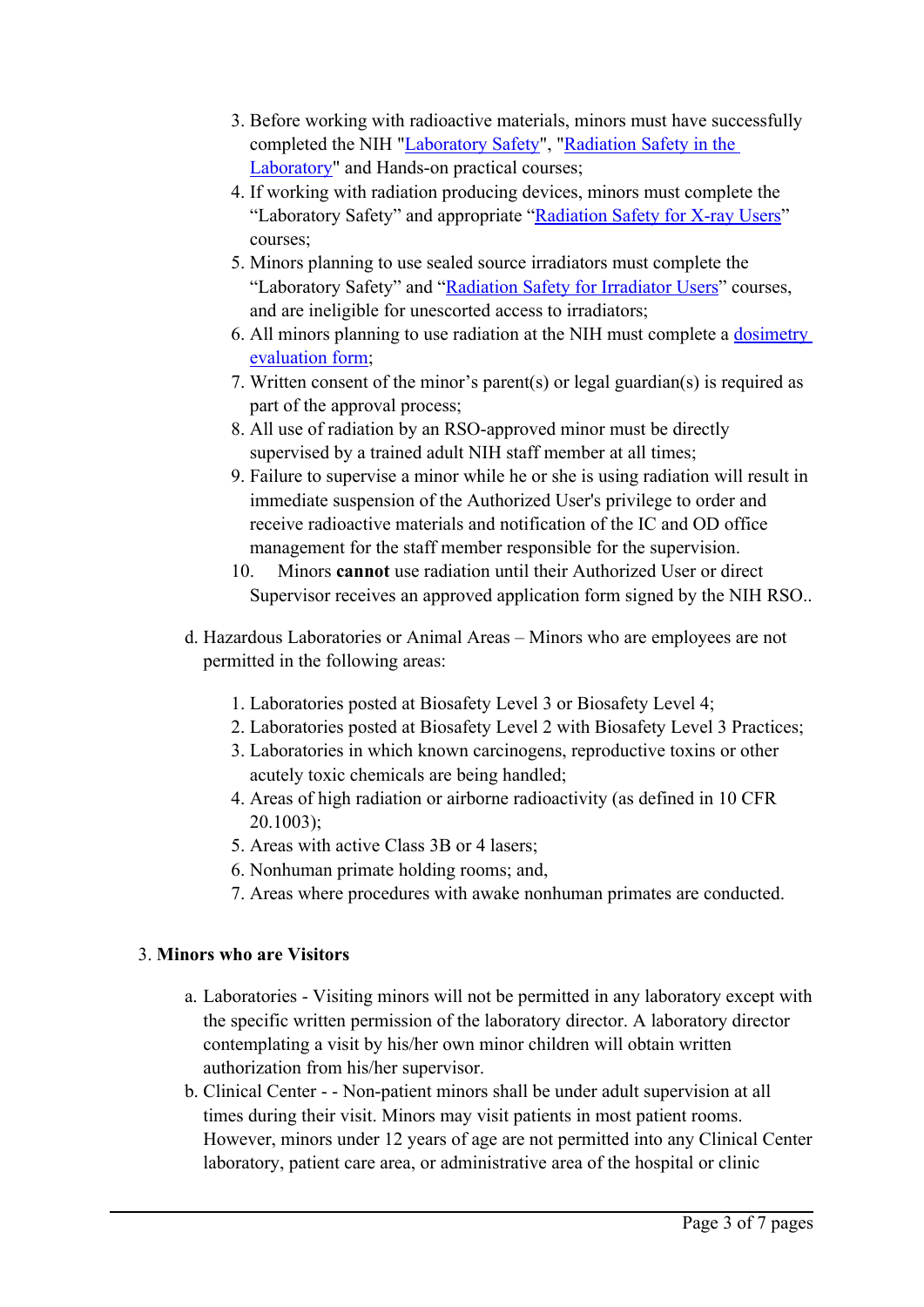(including, but not limited to, treatment rooms, physician'<sup>s</sup> offices, patient isolation rooms, operating or recovery rooms, ICU's, or other "restricted" areas) unless specific permission is obtained beforehand from the attending physician, head nurse, or other appropriate supervisor.

- c. Hazardous Building, Trade, Craft Areas or Construction Site Specific written permission by the appropriate supervisor is required before visiting minors are permitted into any shop, mechanical space, or construction site. All minors must be continually supervised while in such areas. Furthermore, minors are not permitted into areas posted with restrictive warning signs. Examples are: "Danger – Asbestos", "High Voltage", "Caution – PCB's", "Danger – High Noise Hazard", "Authorized Personnel Only."
- d. Hazardous Laboratories or Animal Areas Visiting minors are not permitted in areas posted with radiation warning signs or into any animal facility, excep<sup>t</sup> with the specific written permission of the laboratory or animal facility director. Visiting minors and employees under 18 years of age are not permitted in the following areas:
	- 1. Laboratories posted at Biosafety Level 3 or Biosafety Level 4;
	- 2. Laboratories posted at Biosafety Level 2 with Biosafety Level 3 Practices;
	- 3. Laboratories in which known carcinogens, reproductive toxins or other acutely toxic chemicals are being handled;
	- 4. Areas of high radiation or airborne radioactivity (as defined in 10 [CFR](http://www.nrc.gov/reading-rm/doc-collections/cfr/part020/part020-1003.html) [20.1003](http://www.nrc.gov/reading-rm/doc-collections/cfr/part020/part020-1003.html));
	- 5. Areas with active Class 3Bor 4 lasers;
	- 6. Nonhuman primate holding rooms; and
	- 7. Areas where procedures with awake nonhuman primates are conducted.

# **D. Responsibilities**

- 1. All NIH employees have <sup>a</sup> continuing responsibility to assure <sup>a</sup> safe work environment exists for themselves, their co-workers, visitors, Clinical Center patients and their guests.
- 2. Employees: Any employee who brings <sup>a</sup> minor into work must have the necessary approval presented in this manual chapter.
- 3. Supervisors: When notified that <sup>a</sup> minor will be in an area for which they are responsible, supervisors should conduct <sup>a</sup> risk assessment to determine if it is appropriate for the minor to enter. The **IC** Safety [Specialist](https://www.ors.od.nih.gov/sr/dohs/safety/laboratory/Pages/safety_health_specialists.aspx) can assist with this assessment. The supervisor should inform the Laboratory Director of the assessment and if any safety concerns exist. Supervisors are responsible for ensuring that employees who reques<sup>t</sup> to bring minors into workplaces covered by this manual chapter are aware of the requirements of this manual chapter and that proper approvals have been received.
- 4. Laboratory Directors: Laboratory Directors are responsible for determining if an area is safe for <sup>a</sup> minor to enter. In addition, the Laboratory Director must provide written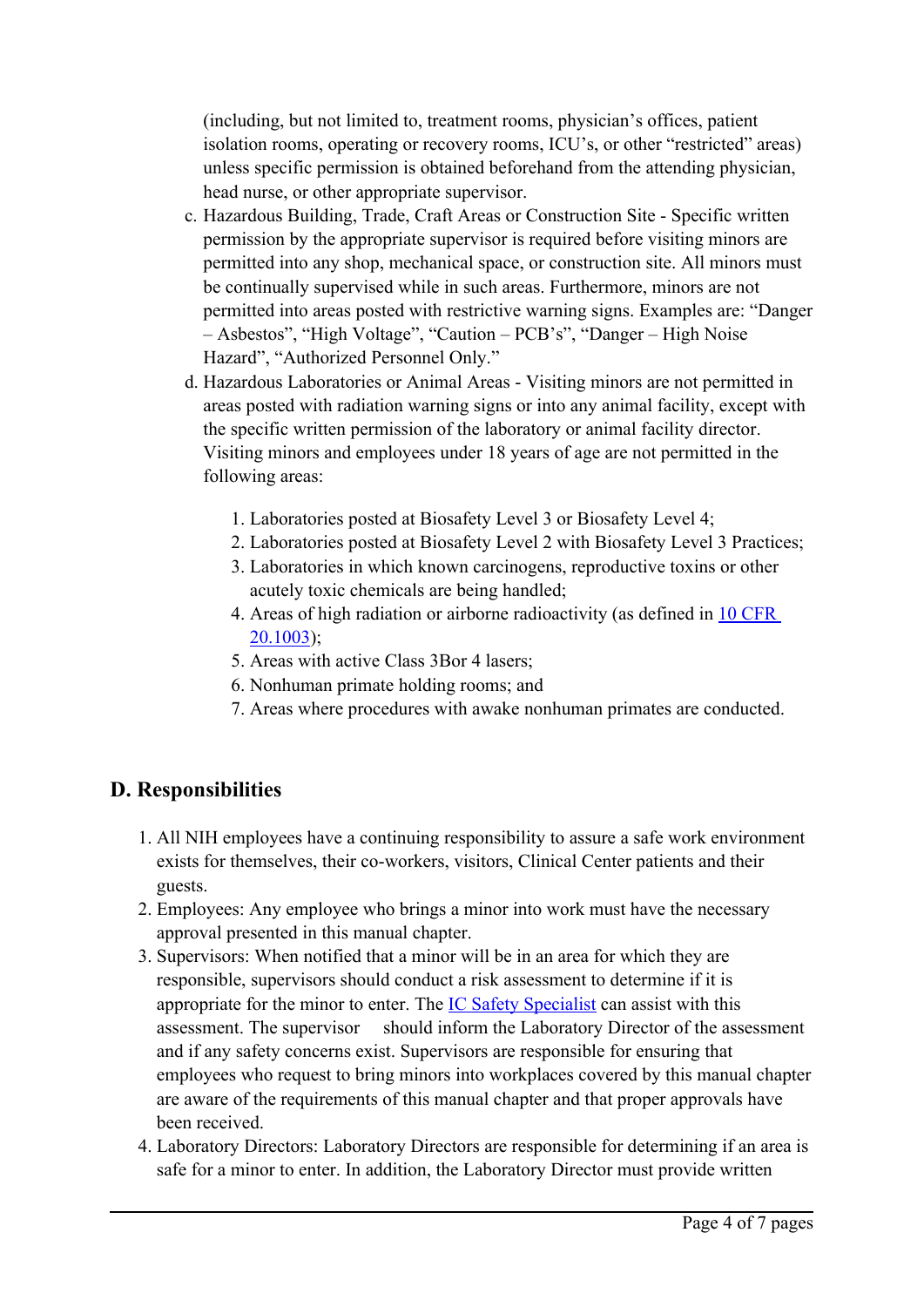approval to the employee(s) requesting admittance of <sup>a</sup> minor to <sup>a</sup> hazardous area. If the Laboratory Director has any safety concerns, they should contact the Division of Occupational Health Safety (DOHS) or the Safety Specialist assigned to the IC.

- 5. Laboratory Supervisors: Laboratory supervisors will notify Laboratory Directors of requests to bring minors into the lab and will not permit minors in the work space unless the Laboratory Director has provided written approval for their admittance.
- 6. Division of Occupational Health and Safety (DOHS): A Safety [Specialist](https://www.ors.od.nih.gov/sr/dohs/safety/laboratory/Pages/safety_health_specialists.aspx) from the DOHS is [assigned](https://www.ors.od.nih.gov/sr/dohs/safety/laboratory/Pages/safety_health_specialists.aspx) to each IC. The Safety Specialists work to ensure <sup>a</sup> safe and healthy work environment by providing technical assistance and guidance. This includes working with IC personnel to assess potential risks associated with minors entering hazardous areas at the NIH. The DOHS coordinates with program directors responsible for educational tours, including the annual "Take Your Child to Work Day".

Through this manual issuance, the Division of Occupational Health and Safety (DOHS), Office of Research Services is responsible for the methods used to ensure that internal controls are implemented and working. Compliance will be reviewed during worksite surveys and during annual IC Safety and Health surveys.

7. Division of Radiation Safety (DRS): Is responsible for meeting the requirements set forth by the US Nuclear Regulatory Commission, Department of Transportation, and Occupational Safety and Health Administration. The DRS provides training, technical assistance, information and guidance on the safe and proper use of radiation at the NIH. The DRS (via the RSO) must review and approve all applications for minor employees prior to working with radiation.

The Radiation Safety Officer (RSO) is par<sup>t</sup> of DRS and is responsible for reviewing applications for minors to enter areas where radioactive materials or equipment may be in use. The RSO also reviews requests for minors to work with radioactive materials (e.g., source vials) and grants written permission where requests are approved.

# **E. Procedures**

- 1. **Program awareness:** DOHS will ensure awareness of this policy by integrating awareness training into DOHS sponsored training courses including, "Laboratory Safety at the NIH" and the annual "Laboratory Safety Refresher Course", found at [www.safetytraining.nih.gov](http://www.safetytraining.nih.gov/). The policy will also be presented to the Chairpersons of the IC Safety Committees for dissemination to the NIH community ORF personnel will be notified of this policy through periodic training required for all ORF personnel working in hazardous spaces.
- 2. **Requests for Admittance of Minors to Hazardous Areas:** The following procedures apply for supervisors requesting admittance of minors to research laboratories:
	- a. All hazardous areas. For <sup>a</sup> minor to work in any hazardous area at the NIH the supervisor must reques<sup>t</sup> written permission from the Laboratory Director or senior managemen<sup>t</sup> (for mechanical or non-laboratory space). The Laboratory Director or manager, with guidance from DOHS, will evaluate the hazards in the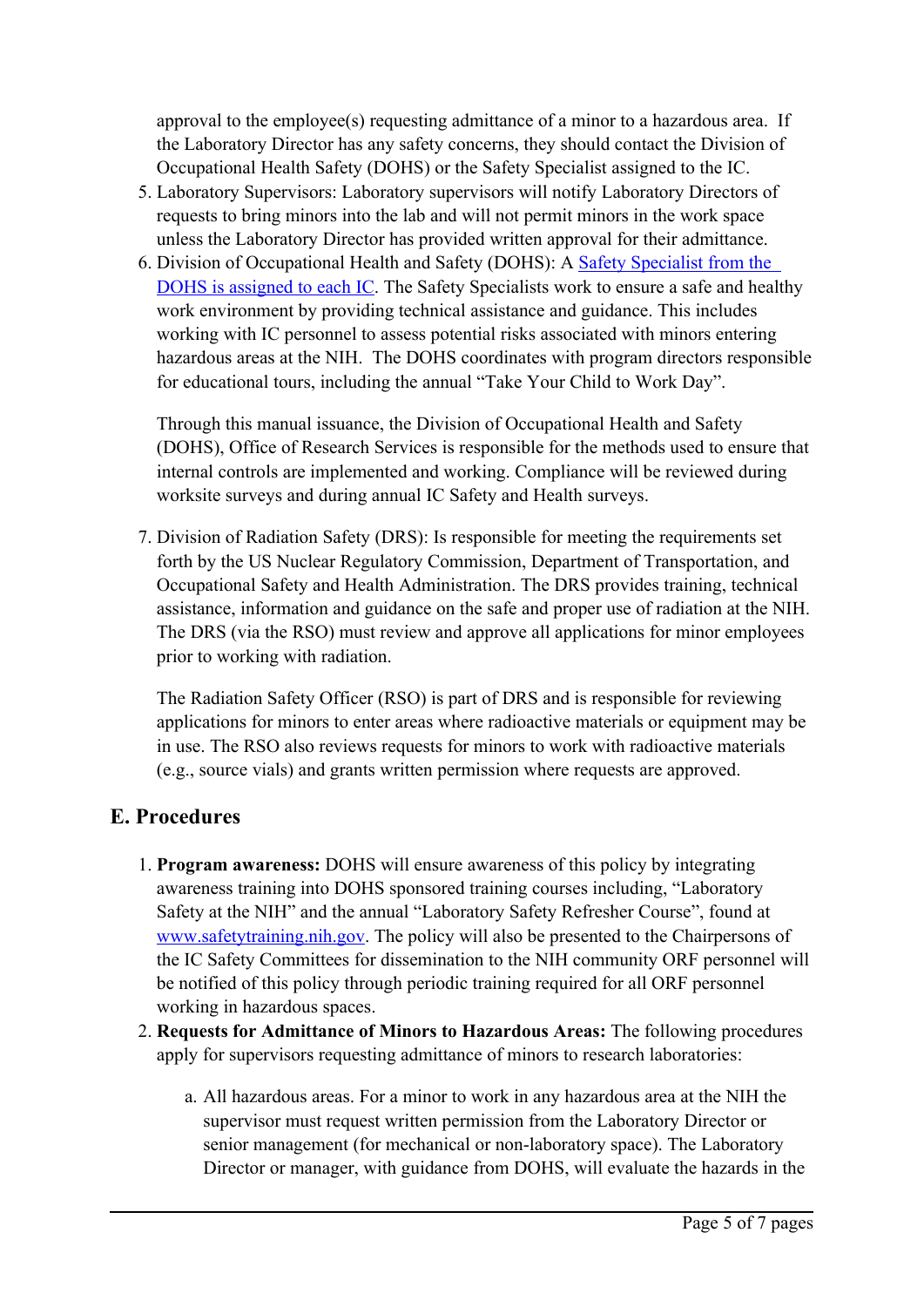space, and determine if it is appropriate for <sup>a</sup> minor to work in that area.

b. Hazardous areas using radioactive materials or equipment. Prior to approval for minors to work around, or with, radioactive materials, an application must be submitted to the NIH RSO. Instructions for applying, the application, and other requirements for minors working with or near radioactive materials and equipment can be found on the DRS website at <http://drs.ors.od.nih.gov/training/Pages/minor.aspx>.

#### 3. **Review of Internal Controls:**

- a. **Office Responsible for Reviewing Internal Controls Relative to This Chapter (Issuing Office) -** Through this manual issuance, the Division of Occupational Health and Safety (DOHS), Office of Research Services is responsible for the methods used to ensure that internal controls are implemented and working. Compliance will be reviewed during worksite surveys and during the IC Safety and Health surveys.
- b. **Frequency of Review -** The DOHS will review the effectiveness of this program annually as par<sup>t</sup> of the annual worksite surveys and IC Safety and Health surveys. More frequent evaluations will be performed if there are reports of problems.
- c. **Method of Review -** The DOHS will maintain oversight and ensure effective implementation and compliance with this policy. DOHS will solicit input from other responsible parties (e.g., DRS and CC Safety Officer, Office of Patient Safety and Clinical Quality) to ensure specific program needs of those organizations are addressed where feasible during annual safety inspections.

The DOHS will coordinate with relevant IC program directors responsible for educational tours, including the annual "Take Your Child to Work Day" and will survey participating laboratories and other worksites for any potential hazards.DOHS, DRS, and CC Safety Office staff will be responsible for surveying spaces that are par<sup>t</sup> of their areas of responsibility (e.g., laboratories using radioactive materials for DRS or clinical spaces for CC Safety Office).

d. **Reviewed Reports are sent to -** Reports should be sent as needed to the Office of Research Services (ORS) Director, the Deputy Director for Intramural Research (DDIR), and the Deputy Director for Management (DDM). Status reports for identified concerns should indicate that controls are in place and working well, or any internal managemen<sup>t</sup> control issues that should be brought to the attention of the repor<sup>t</sup> recipient(s).

#### **F. References**

- 1. NIH Policy Manual, Chapter 1743 *Keeping and Destroying Records*, available at: <https://policymanual.nih.gov/1743>
- 2. Title 10 of the Code of Federal Regulations, Chapter I- Nuclear Regulatory Commission, Part 20, Subpart A, [Section](https://www.nrc.gov/reading-rm/doc-collections/cfr/part020/part020-1003.html) 1003, Definitions; [Section](http://www.nrc.gov/reading-rm/doc-collections/cfr/part020/part020-1004.html) 1004, Units of